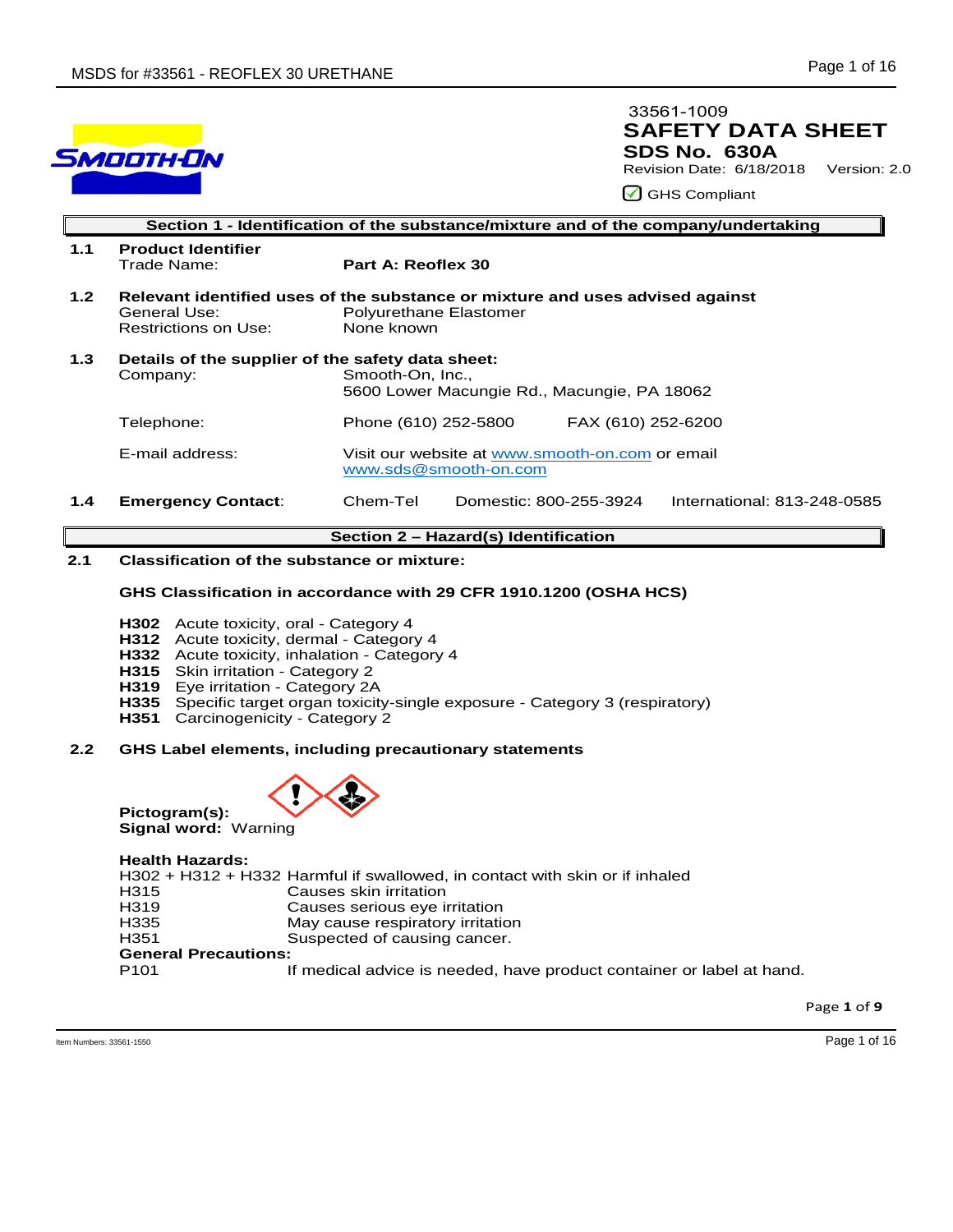| P <sub>102</sub>               | Keep out of reach of children.                                                         |  |  |  |
|--------------------------------|----------------------------------------------------------------------------------------|--|--|--|
| P <sub>103</sub>               | Read label before use.                                                                 |  |  |  |
| <b>Prevention Precautions:</b> |                                                                                        |  |  |  |
| P <sub>202</sub>               | Do not handle until all safety precautions have been read and understood.              |  |  |  |
| P <sub>261</sub>               | Avoid breathing dust/fume/gas/mist/vapors/spray.                                       |  |  |  |
| P <sub>264</sub>               | Wash with soap and water thoroughly after handling.                                    |  |  |  |
| P270                           | Do not eat, drink or smoke when using this product.                                    |  |  |  |
| P <sub>271</sub>               | Use only outdoors or in a well-ventilated area.                                        |  |  |  |
| P <sub>280</sub>               | Wear protective gloves/protective clothing/eye protection/face protection.             |  |  |  |
| <b>Response Precautions:</b>   |                                                                                        |  |  |  |
| $P301 + P312$                  | IF SWALLOWED: Call a POISON CENTRE/doctor/physician if you feel                        |  |  |  |
|                                | unwell.                                                                                |  |  |  |
| $P302 + P352$                  | IF ON SKIN: Wash with plenty of soap and water.                                        |  |  |  |
| $P304 + P340$                  | IF INHALED: Remove person to fresh air and keep comfortable for                        |  |  |  |
|                                | breathing.                                                                             |  |  |  |
|                                | P305 + P351 + P338 IF IN EYES: Rinse cautiously with water for several minutes. Remove |  |  |  |
|                                | contact lenses, if present and easy to do. Continue rinsing.                           |  |  |  |
| $P308 + P313$                  | IF exposed or concerned: Get medical advice/attention.                                 |  |  |  |
| P312                           | Call a POISON CENTRE/doctor/physician if you feel unwell.                              |  |  |  |
| P330                           | Rinse mouth.                                                                           |  |  |  |
| $P332 + P313$                  | If skin irritation occurs: Get medical advice/attention.                               |  |  |  |
| $P337 + P313$                  | If eye irritation persists: Get medical advice/attention.                              |  |  |  |
| P362                           | Take off contaminated clothing.                                                        |  |  |  |
| <b>Storage Precautions:</b>    |                                                                                        |  |  |  |
| $P403 + P233$                  | Store in a well-ventilated place. Keep container tightly closed.                       |  |  |  |
| P405                           | Store locked up.                                                                       |  |  |  |
| <b>Disposal Precautions:</b>   |                                                                                        |  |  |  |
| P501                           | Dispose of contents/container according to local, state and federal laws.              |  |  |  |
|                                |                                                                                        |  |  |  |

**2.3 Hazards not otherwise classified (HNOC) or not covered by GHS** – none known This product contains a chemical known to be hazardous according to California Safe Drinking Water and Toxic Enforcement Act of 1986 (Proposition 65). (See also Section 15).

### **Section 3 - Composition / Information on Ingredients**

### **3.1 Substances/Mixtures**

The following ingredients are hazardous according to Regulation 2012 OSHA Hazard Communication Standard: 29 CFR 1910.1200:

| <b>Chemical name</b>                                                                                                | CAS-No.       | <b>Concentration</b><br>$%$ wt |
|---------------------------------------------------------------------------------------------------------------------|---------------|--------------------------------|
| Polyloxy(methyl-1,2-ethanediyl)], $\alpha$ -hydro- $\Omega$ -hydroxy,<br>polymer with 1,3 diisocyanatomethylbenzene | 9057-91-4     | > 80                           |
| Toluene-2,4-diisocyanate                                                                                            | 584-84-9      | < 1.0                          |
| Toluene-2,6-diisocyanate                                                                                            | $91 - 08 - 7$ | < 0.2                          |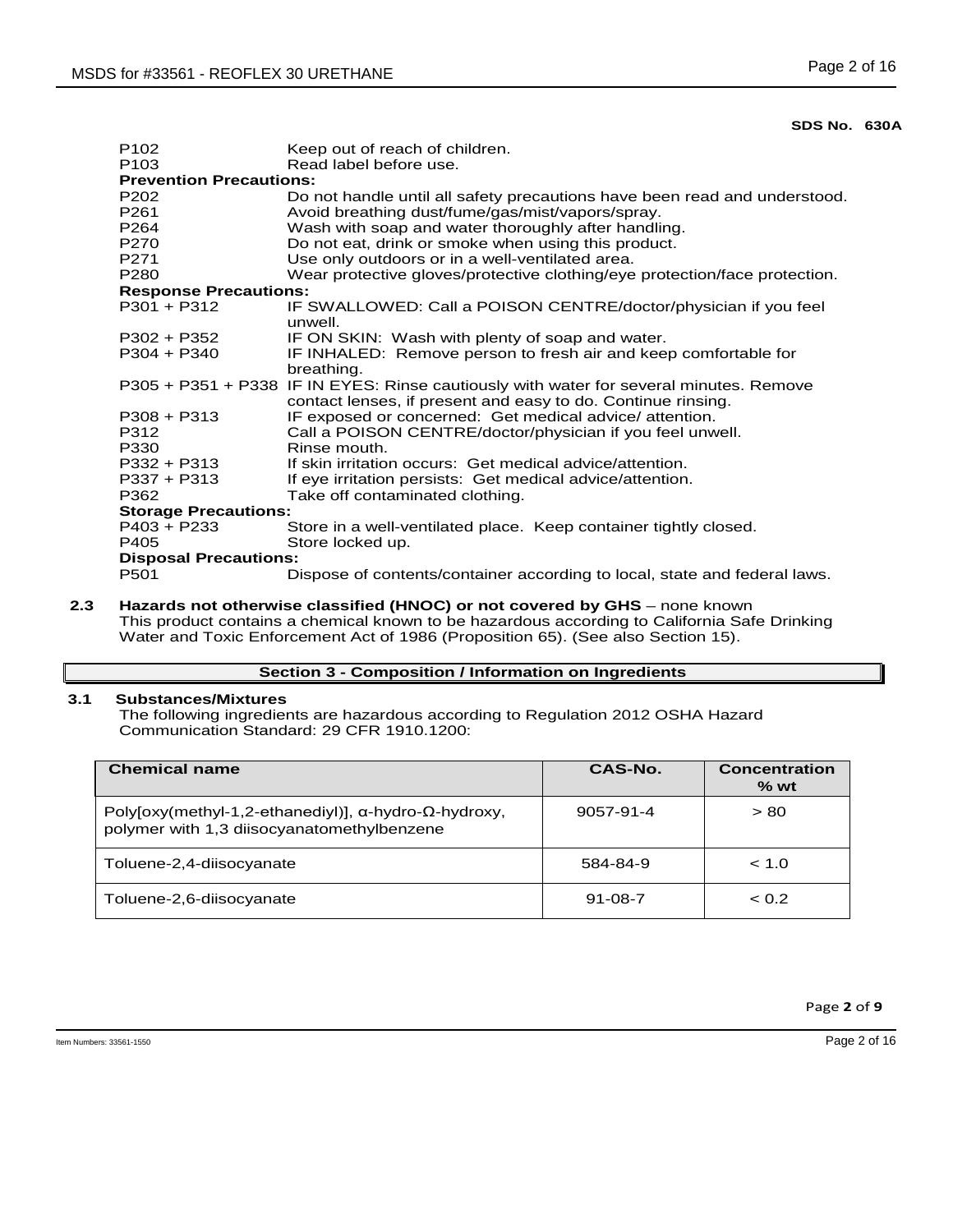#### **Section 4 - First Aid Measures**

### **4.1 Description of first aid measures**

#### **Inhalation**

Remove source(s) of contamination and move victim to fresh air. If breathing has stopped, give artificial respiration, then oxygen if needed. Contact physician immediately.

#### **Eye Contact**

Flush eyes with plenty of water occasionally lifting the upper and lower eyelids. Check and remove any contact lenses if safe to do so. Continue to rinse for at least 15 minutes. If irritation develops, seek medical attention.

### **Skin Contact**

In case of skin contact, wash thoroughly with soap and water. Continue to rinse for at least 15 minutes. Chemical burns must be treated promptly by a physician.

#### **Ingestion**

Do not induce vomiting unless instructed by a physician. Never give anything by mouth to an unconscious person. If material has been swallowed and the exposed person is conscious, give small quantities of water to drink. Stop if the exposed person feels sick as vomiting may be dangerous. if vomiting occurs, the head should be kept low so that vomit does not enter the lungs.

#### **4.2 Most important symptoms and effects, both acute and delayed**

In case of inhalation of decomposition products in a fire, symptoms may be delayed. The exposed person may need to be kept under medical surveillance for 48 hours.

**4.3 Indication of any immediate medical attention and specific treatment needed, if necessary.**

#### **Section 5 - Fire-Fighting Measures**

#### **5.1 Extinguishing Media**

Water Fog, Dry Chemical, and Carbon Dioxide Foam

**5.2 Special hazards arising from the substance or mixture** In a fire or if heated, a pressure increase will occur, and the container may burst.

#### **5.3 Advice for firefighters**

Use water spray to cool fire-exposed surfaces and to protect personnel. Shut off "fuel" to fire. If a leak or spill has not ignited, use water spray to disperse the vapors. Either allow fire to burn under controlled conditions or extinguish with foam or dry chemical. Try to cover liquid spills with foam. Because fire may produce toxic thermal decomposition products, wear a self-contained breathing apparatus (SCBA) with a full-face piece operated in pressure demand or positive-pressure mode.

### **Section 6 - Accidental Release Measures**

# **6.1 Personal precautions, protective equipment and emergency procedures**

Only properly protected personnel should remain in the spill area; dike and contain spill. Stop or reduce discharge if it can be done safely**.**

#### **6.2 Environmental precautions**

Stop spill/release if it can be done safely. Prevent spilled material from entering sewers, storm drains or unauthorized drainage systems and natural waterways by using sand, earth, or other appropriate barriers.No special environmental precautions required.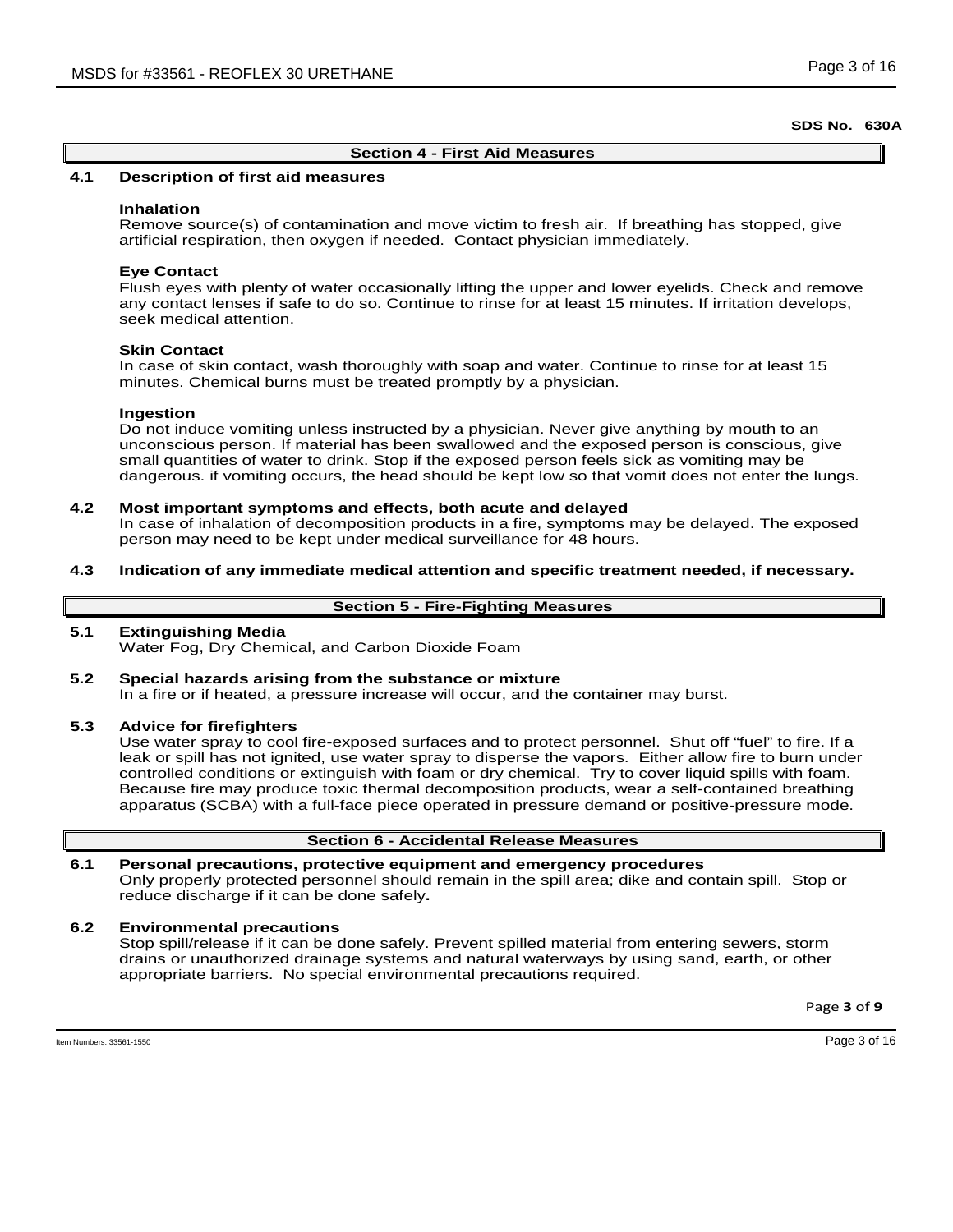## **6.3 Methods and material for containment and cleaning up**

Put on appropriate protective gear including NIOSH/MSHA approved self-contained breathing apparatus, rubber boots and heavy rubber gloves. Dike and contain spill; absorb or scrape up excess into suitable container for disposal; wash area with dilute ammonia solution. Stop or reduce discharge if it can be done safely**.** Follow applicable OSHA regulations (29 CFR 1910.120) for disposal.

### **6.4 Reference to other sections**

See Section 3 for list of Hazardous Ingredients; Sections 8 for Exposure Controls; and Section 13 for Disposal.

## **Section 7 - Handling and Storage**

### **7.1 Precautions for safe handling**

Use good general housekeeping procedures. Wash hands after use. Do not get in eyes, on skin or on clothing. Do not breathe vapors or mists. Use good personal hygiene practices.

### **7.2 Conditions for safe storage, including any incompatibilities**

Keep container(s) tightly closed and properly labeled. Store in cool, dry, well ventilated place away from heat, direct sunlight, strong oxidizers and any incompatibles. Store in approved containers and protect against physical damage. Keep containers securely sealed when not in use. Indoor storage should meet local standards and appropriate fire codes. Containers that have been opened must be carefully resealed to prevent leakage. Empty containers retain residue and may be dangerous. Avoid water contamination.

### **7.3 Specific end use(s)**

These precautions are for room temperature handling. Other uses including elevated temperatures or aerosol/spray applications may require added precautions.

### **Section 8 - Exposure Controls / Personal Protection**

# **8.1 Control parameters**

None defined

### **Components with workplace control parameters**

| <b>Component</b>         | CAS-No.       | Value                            | <b>Control</b><br><b>Parameters</b> | <b>Basis</b>     |
|--------------------------|---------------|----------------------------------|-------------------------------------|------------------|
| Toluene-2,6-diisocyanate | $91 - 08 - 7$ | $0.001$ ppm                      | TWA                                 | <b>ACGIH TLV</b> |
|                          |               | $0.005$ ppm                      | <b>STEL</b>                         |                  |
| Toluene-2,4-diisocyanate | 584-84-9      | 0.02 ppm 0.14 mg/m <sup>3</sup>  | <b>CLV</b>                          | <b>OSHA PEL</b>  |
|                          |               | 0.005 ppm 0.04 mg/m <sup>3</sup> | <b>TWA</b>                          |                  |
|                          |               | 0.02 ppm 0.15 mg/m <sup>3</sup>  | <b>STEL</b>                         |                  |
|                          |               | $0.001$ ppm                      | <b>TWA</b>                          | <b>ACGIH TLV</b> |
|                          |               | $0.005$ ppm                      | <b>STEL</b>                         |                  |

## **8.2 Exposure controls**

### **Respiratory Protection**

Respiratory protection is not normally required when using this product with adequate local exhaust ventilation. Where risk assessment shows air-purifying respirators are appropriate, follow OSHA respirator regulations 29 CFR 1910.134 and European Standards EN 141, 143 and 371; wear an MSHA/NIOSH or European Standards EN 141, 143 and 371 approved respirators equipped with appropriate filter cartridges as a backup to engineering controls.

Page **4** of **9**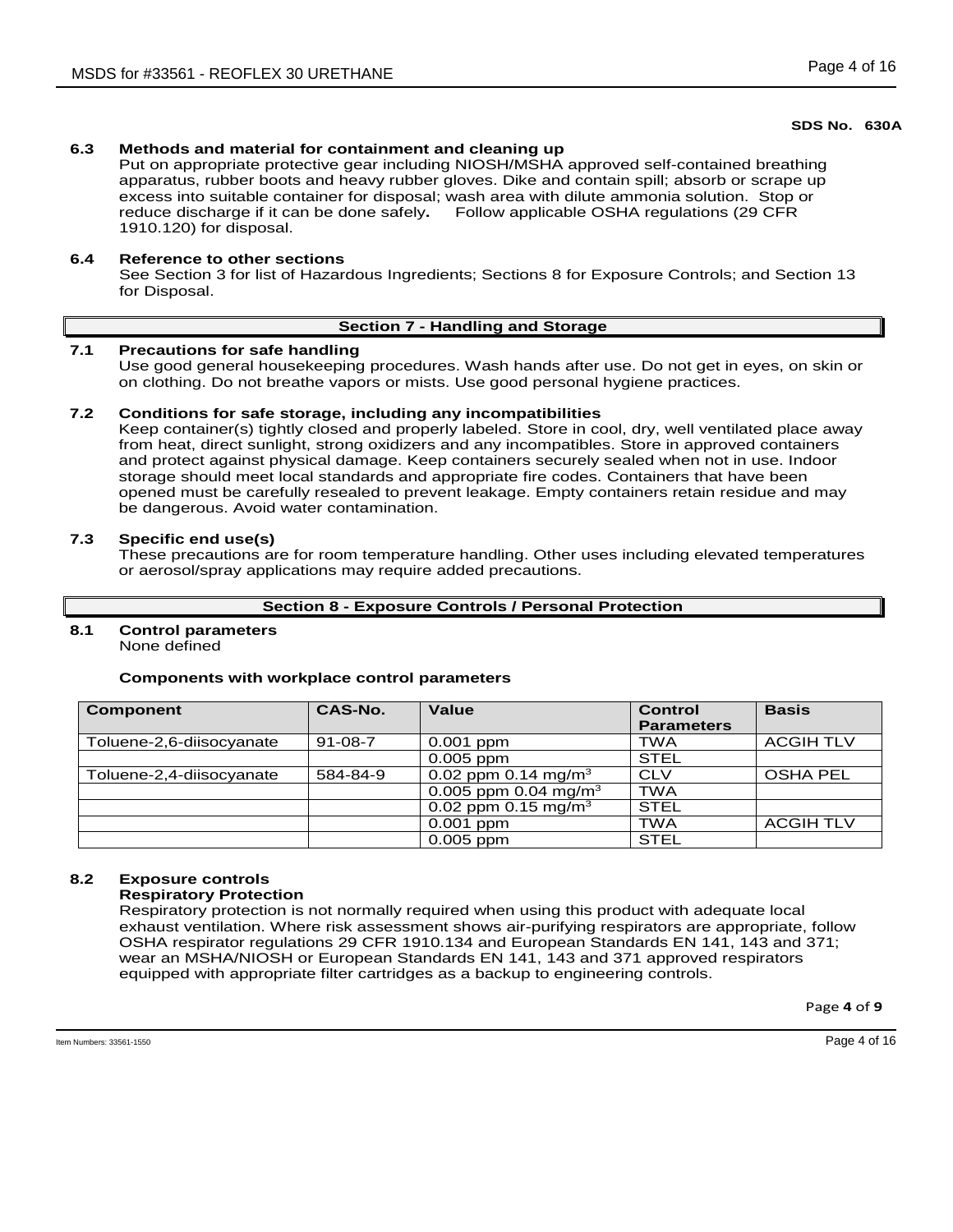### **Hand Protection**

Wear any liquid-tight gloves such as butyl rubber, neoprene or PVC.

#### **Eye Protection**

Safety glasses with side shields per OSHA eye- and face-protection regulations 29 CFR 1910.133 and European Standard EN166. Contact lenses are not eye protective devices. Appropriate eye protection must be worn instead of, or in conjunction with contact lenses.

### **Other Protective Clothing/Equipment**

Additional protective clothing or equipment is not normally required. Provide eye bath and safety shower.

#### **Comments**

Never eat, drink, or smoke in work areas. Practice good personal hygiene after using this material, especially before eating, drinking, smoking, using the toilet, or applying cosmetics. Wash thoroughly after handling.

#### **Section 9 - Physical and Chemical Properties**

### **9.1 Information on basic physical and chemical properties**

| Appearance:                       | Clear yellow vicous liquid | Vapor pressure:                   | No data                  |
|-----------------------------------|----------------------------|-----------------------------------|--------------------------|
| Odor:                             | Sharp pungent odor         | Vapor density (Air=1):            | >1                       |
| pH:                               | No data                    | <b>Evaporation rate:</b>          | No data                  |
| <b>Flash Point:</b>               | $>270^\circ F$             | Solubility in water:              |                          |
|                                   |                            | <b>Specific Gravity</b>           |                          |
| Melting / freezing point:         | No data                    | $(H2O=1, at 4 °C):$               | 1.04                     |
| Low / high boiling point:         | No data                    | % Volatile:                       | $0\%$ (v/v), $0\%$ (w/w) |
| <b>Upper flammability limits:</b> | No data                    | <b>Decomposition temperature:</b> | No data                  |
| Lower flammability limits:        | No data                    | <b>Viscosity:</b>                 | <5,000 centipoise        |

#### **Section 10 - Stability and Reactivity**

### **10.1 Reactivity**

No hazardous reactions if stored and handled as prescribed/indicated., No corrosive effect on metal. Not fire propagating.

#### **10.2 Chemical stability**

These products are stable at room temperature in closed containers under normal storage and handling conditions.

### **10.3 Possibility of hazardous reactions** Hazardous polymerization cannot occur

- . **10.4 Conditions to avoid** None known
- **10.5 Incompatible materials** Strong bases and acids

### **10.6 Hazardous decomposition products**

Thermal oxidative decomposition can produce carbon oxides, gasses/vapors, and traces of incompletely burned carbon compounds.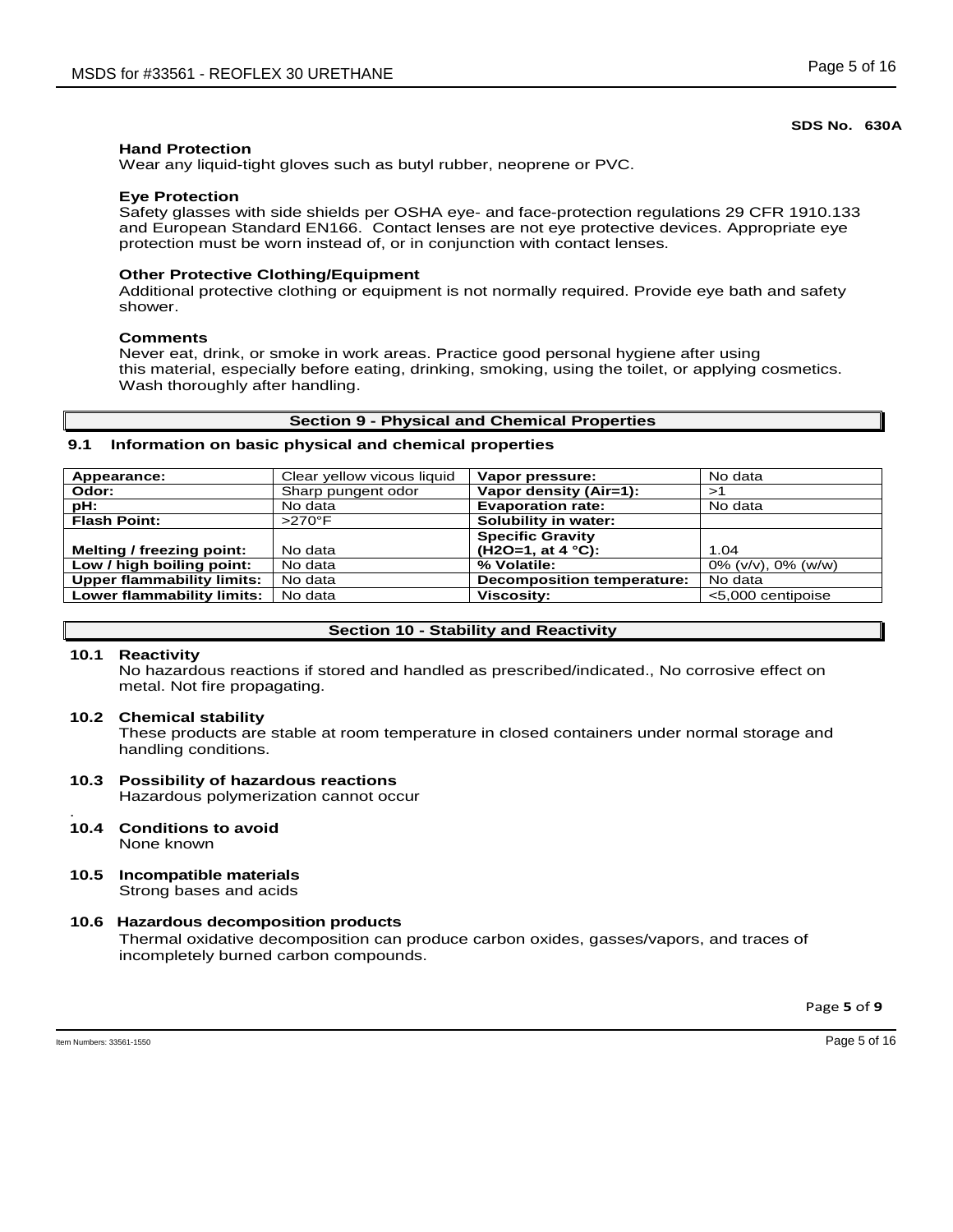|                          | <b>Section 11- Toxicological Information</b>                                                                                                                                      |  |  |  |
|--------------------------|-----------------------------------------------------------------------------------------------------------------------------------------------------------------------------------|--|--|--|
| 11.1                     | Information on toxicological effects                                                                                                                                              |  |  |  |
|                          | <b>Acute Toxicity</b><br>No data available                                                                                                                                        |  |  |  |
|                          | <b>Skin Corrosion/Irritation</b><br>No data available                                                                                                                             |  |  |  |
|                          | <b>Serious Eye Damage/Irritation</b><br>No data available                                                                                                                         |  |  |  |
|                          | <b>Respiratory/Skin Sensitization</b><br>No data available                                                                                                                        |  |  |  |
|                          | <b>Germ Cell Mutagenicity</b><br>No data available                                                                                                                                |  |  |  |
|                          | Carcinogenicity<br>No component of these products present at levels greater than or equal to 0.1% is identified as a<br>carcinogen or potential carcinogen by IARC, ACGIH or NTP. |  |  |  |
|                          | <b>Reproductive Toxicity</b><br>No data available                                                                                                                                 |  |  |  |
|                          | Specific Target Organ Toxicity - Single Exposure<br>No data available                                                                                                             |  |  |  |
|                          | <b>Specific Target Organ Toxicity - Repeated Exposure</b><br>No data available                                                                                                    |  |  |  |
|                          | <b>Aspiration Hazard</b><br>No data available                                                                                                                                     |  |  |  |
|                          | <b>Potential Health Effects - Miscellaneous</b><br>No data available                                                                                                              |  |  |  |
|                          | <b>Section 12 - Ecological Information</b>                                                                                                                                        |  |  |  |
| 12.1                     | <b>Toxicity</b><br>No data available                                                                                                                                              |  |  |  |
| 12.2                     | <b>Persistence and Degradability</b><br>No data available                                                                                                                         |  |  |  |
| 12.3                     | <b>Bioaccumulative Potential</b><br>No data available                                                                                                                             |  |  |  |
| 12.4                     | <b>Mobility in Soil</b><br>No data available                                                                                                                                      |  |  |  |
| 12.5                     | <b>Results of PBT and vPvB assessment</b><br>No data available                                                                                                                    |  |  |  |
|                          | Page 6 of 9                                                                                                                                                                       |  |  |  |
| Item Numbers: 33561-1550 | Page 6 of 16                                                                                                                                                                      |  |  |  |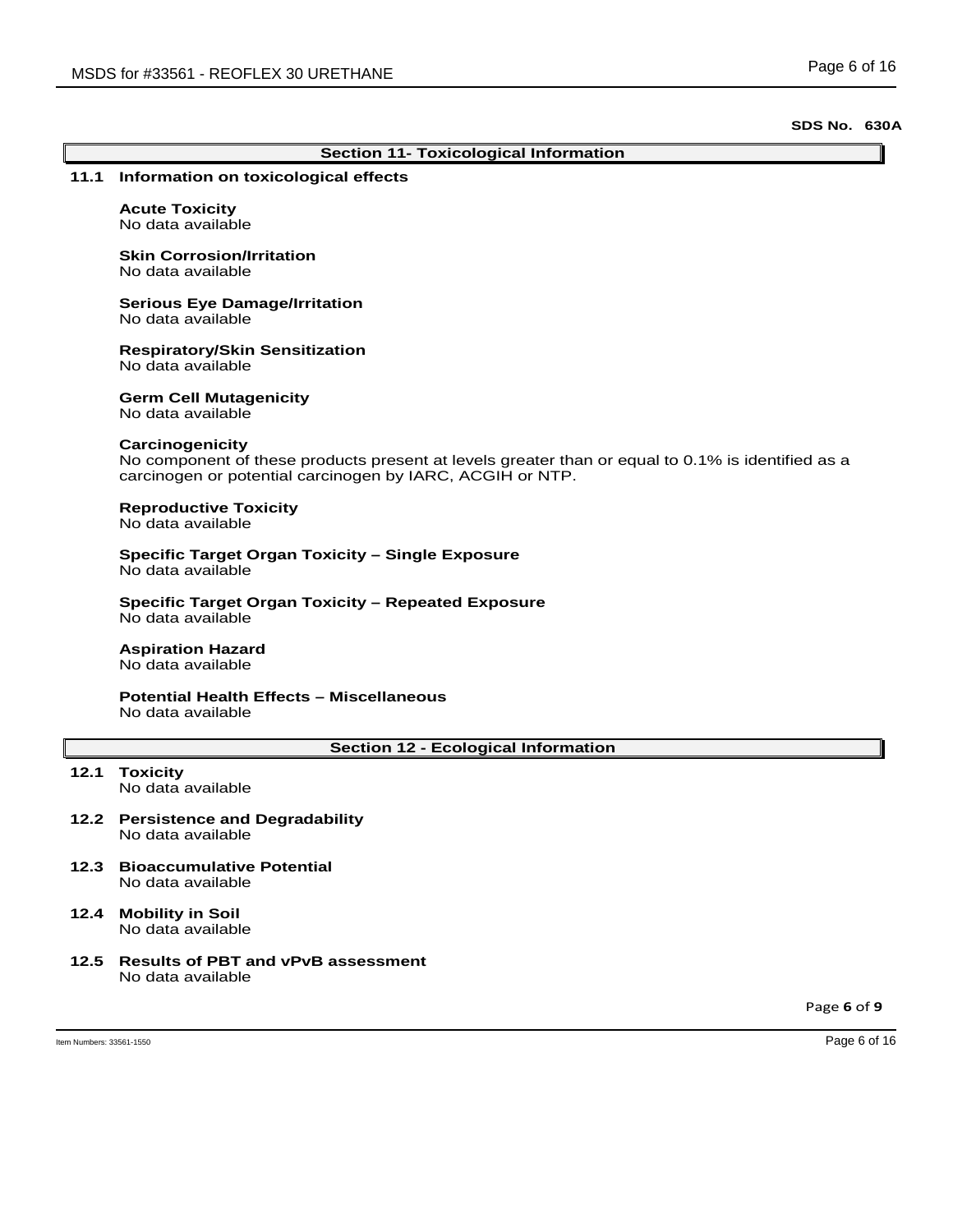### **12.6 Other Adverse Effects**

No data available

## **Section 13 - Disposal Considerations**

### **13.1 Waste treatment methods**

Under Resource Conservation and Recovery Act (RCRA) it is the responsibility of the user of the product to determine at the time of disposal whether the product meets RCRA criteria for hazardous waste as defined in 40 CFR Part 261. Waste management should be in full compliance with federal, state and local laws. Regulations may vary in various locations. Waste characterizations and compliance with applicable laws are the responsibility solely of the waste generator.

### **Container disposal**

Steel drums must be emptied and can be sent to a licensed drum reconditioner for reuse, a scrap metal dealer or an approved landfill. Do not attempt to refill or clean containers since residue is difficult to remove. Under no circumstances should empty drums be burned or cut open with gas or electric torch as toxic decomposition products may be liberated. Do not reuse empty containers.

### **Section 14 - Transport Information**

### **Not regulated by DOT / IMDG / IATA**

### **Section 15 - Regulatory Information**

**15.1 Safety health and environmental regulations/legislation specific for the substance or mixture:**

**REACH: Regulation (EC) No 1907/2006 of The European Parliament and of The Council of December 2006 (including amendments and corrigenda as of 17 February 2016)** This product complies with REACH or is not subject to regulation under REACH. The product does not contain an ingredient listed on either the Candidate List or Authorization List for Substances of Very High Concern (SVHC).

#### **In the United States (EPA Regulations) TSCA Inventory Status (40 CFR710)**

All components of this formulation are listed in the TSCA Inventory. No component of this formulation has been determined to be subject to manufacturing or use restrictions under the Significant New Use Rules (SNURs).

**CERCLA Hazardous Substance** (40 CFR 302.4) listed specific per RCRA, Sec. 3001; CWA, Sec. 311 (b)(4); CWA, Sec. 307(a), CAA, Sec. 112

| $\cdots$<br><b>Chemical Name</b> | CAS#          | RQ         | % Reportable Component |
|----------------------------------|---------------|------------|------------------------|
| Toluene-2,6-diisocyanate         | $91 - 08 - 7$ | $100$ lbs. | <0.2                   |
| Toluene-2,4-diisocyanate         | 584-84-9      | 100 lbs    | <1.0                   |

| <b>SARA EHS (Extremely Hazardous Substance) (40 CFR 355):</b> |               |            |             |
|---------------------------------------------------------------|---------------|------------|-------------|
| <b>Chemical Name</b>                                          | CAS #         | RQ.        | % by Weight |
| Toluene-2,6-diisocyanate                                      | $91 - 08 - 7$ | $100$ lbs. | <0.2        |
| Toluene-2,4-diisocyanate                                      | 584-84-9      | $100$ lbs  | < 1.0       |

These products contain the following chemicals that are subject to release reporting requirements under section 313 of SARA Title III.

Page **7** of **9**

Item Numbers: 33561-1550 Page 7 of 16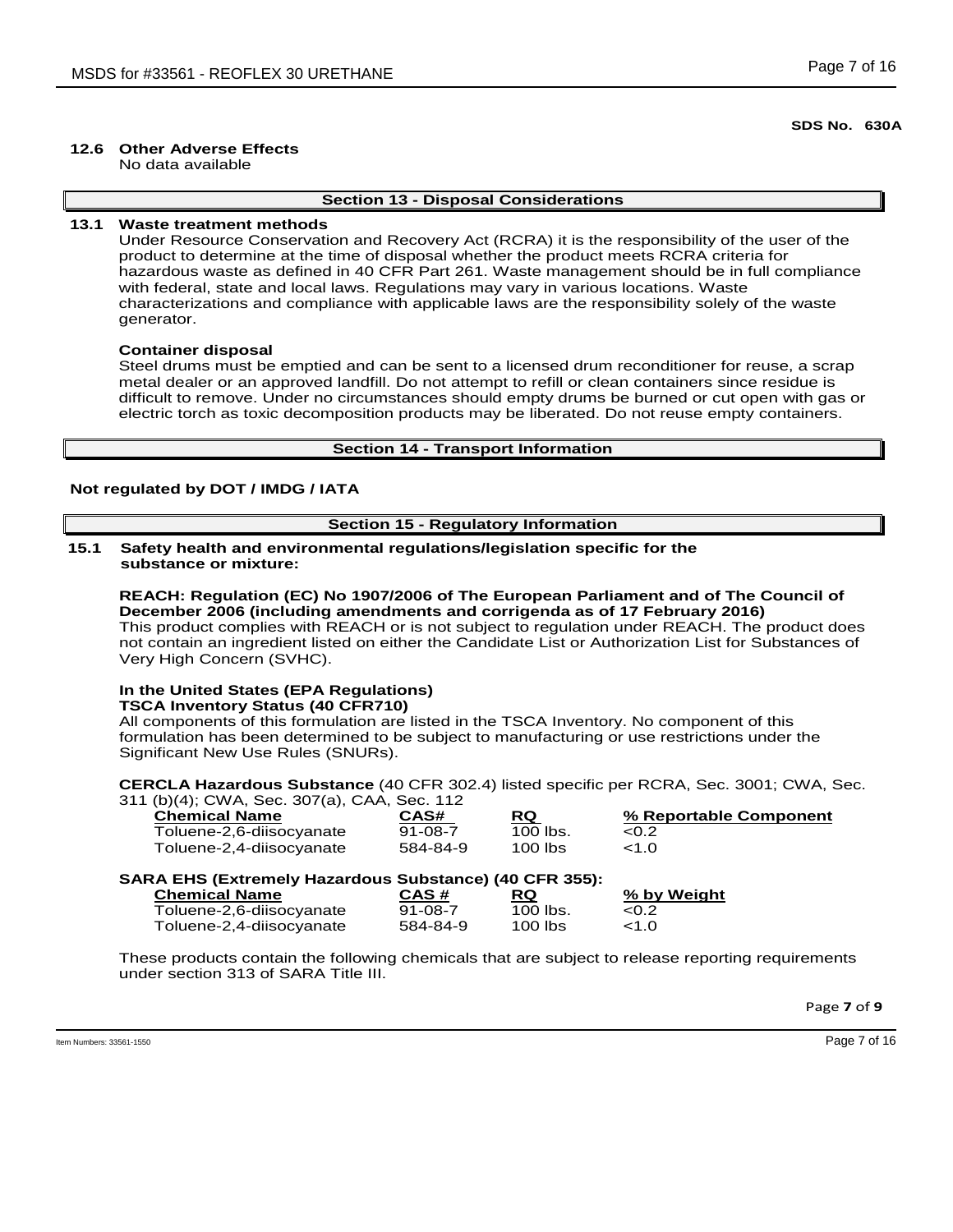Toluene-2,6-diisocyanate 91-08-7 100 lbs. <0.2 Toluene-2,4-diisocyanate

**Chemical Name CAS # RQ % by Weight**

**Superfund Amendments and Reauthorization Act of 1986 Title lll (Emergency Planning and community Right-to-Know Act of 1986) Sections 311 and 312** Immediate (Acute), Delayed (Chronic), Fire

## **KEEP OUT OF REACH OF CHILDREN**



**WARNING:** Known to the State of CA to cause cancer, birth defects or other reproductive harm. For more information go to www.P65Warnings.ca.gov

## **15.2 Chemical safety assessment**

No chemical safety assessment has been carried out for this substance/mixture by the supplier.



### **Revision Date: 6/18/2018 Version: 2.0**

### **Abbreviations and acronyms**

ACGIH-American Conference of Governmental Industrial Hygienists; ANSI-American National Standards Institute; Canadian TDG-Canadian Transportation of Dangerous Goods; CAS-Chemical Abstract Service; Chemtrec-Chemical Transportation Emergency Center (US); CHIP-Chemical Hazard Information and Packaging; DSL-Domestic Substances List; EC-Equivalent Concentration; EH40 (UK)- HSE Guidance Note EH40 Occupational Exposure Limits; EPCRA-Emergency Planning and Community Right-To-Know Act; ESL-Effects screening levels; GHS-Globally Harmonized System of Classification and Labelling of Chemicals; HMIS-Hazardous Material Information Service; IATA-International Air Transport Association; IMDG-International Maritime Dangerous Goods Code; LC-Lethal Concentration; LD-Lethal Dose; NFPA-National Fire Protection Association; OEL-Occupational Exposure Limit; OSHA-Occupational Safety and Health Administration, US Dept. of Labor; PEL-Permissible Exposure Limit; SARA (Title III)-Superfund Amendments and Reauthorization Act; SARA 313-Superfund Amendments and Reauthorization Act, Section 313; SCBA-Self-Contained Breathing Apparatus; STEL-Short Term Exposure Limit; TCEQ-Texas Commission on Environmental Quality; TLV-Threshold Limit Value; TSCA-Toxic Substances Control Act Public Law 94-469; TWA-Time Weighted Value; US DOT-US Department of Transportation; WHMIS-Workplace Hazardous Materials Information System.

### **Disclaimer**

The information contained in this Safety Data Sheet (SDS) is considered accurate as of the version date. However, no warranty is expressed or implied regarding the accuracy of the data. Since the use of this product is not within the control of Smooth-On Inc., it is the user's obligation to determine the suitability of the product for its intended application and assumes all risk and liability for its safe use.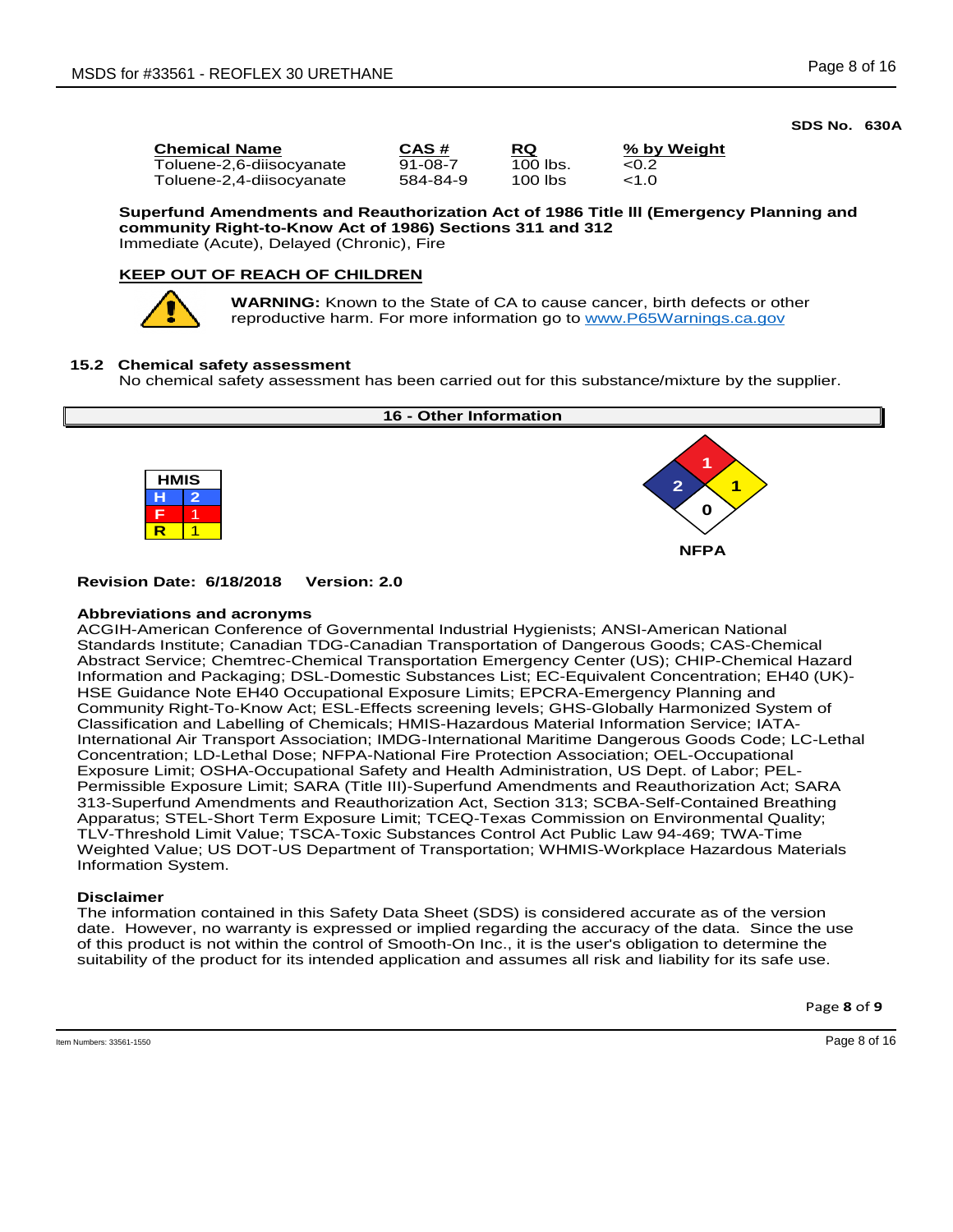This SDS is prepared to comply with the Globally Harmonized System of Classification and Labelling of Chemicals (GHS) as prescribed by the United States (US) Occupational Safety and Health Administration (OSHA) Hazard Communication Standard (29 CFR 1910.1200), the Canadian Workplace Hazardous Materials Information System (WHMIS), and European Union Regulation (EC) No 1907/2006 of the European Parliament and of the Council of 18 December 2006 (REACH).

Classifications of the chemical in accordance with 29 CFR 1910.1200, signal word, hazard and precautionary statement(s), symbol(s) and other information are based on listed concentration of each hazardous ingredient. Unlisted ingredients are not "hazardous" per the OSHA Hazard Communication Standard (29 CFR 1910.1200), WHMIS and EC No 1907/2006 and are considered trade secrets under US Federal Law (29 CFR and 40 CFR), Canadian Law (Health Canada Legislation), and European Union Directives.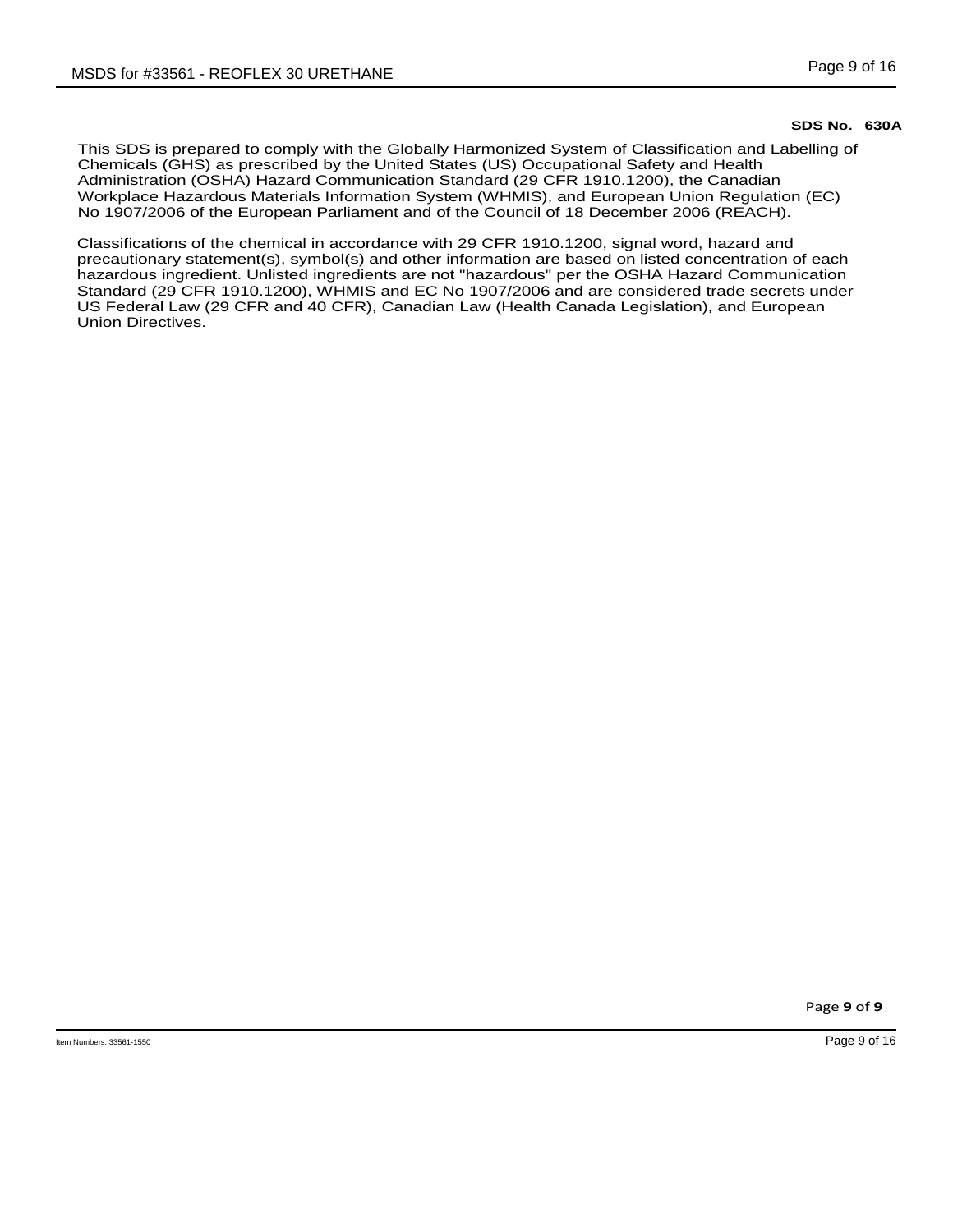

## **SAFETY DATA SHEET SDS No. 630B**

Revision Date: 6/7/2018 Version: 1.0

GHS Compliant

|                  | Section 1 - Identification of the substance/mixture and of the company/undertaking |                                                                                                                       |  |  |  |
|------------------|------------------------------------------------------------------------------------|-----------------------------------------------------------------------------------------------------------------------|--|--|--|
| 1.1              | <b>Product Identifier</b><br>Trade Name:                                           | Part B: Reoflex 30 DRY                                                                                                |  |  |  |
| 1.2 <sub>2</sub> | General Use:<br>Restrictions on Use:                                               | Relevant identified uses of the substance or mixture and uses advised against<br>Polyurethane Elastomer<br>None known |  |  |  |
| 1.3              | Details of the supplier of the safety data sheet:<br>Company:                      | Smooth-On, Inc.,<br>5600 Lower Macungie Rd., Macungie, PA 18062                                                       |  |  |  |
|                  | Telephone:                                                                         | FAX (610) 252-6200<br>Phone (610) 252-5800                                                                            |  |  |  |
|                  | E-mail address:                                                                    | Visit our website at www.smooth-on.com or email<br>www.sds@smooth-on.com                                              |  |  |  |
| 1.4              | <b>Emergency Contact:</b>                                                          | Chem-Tel<br>International: 813-248-0585<br>Domestic: 800-255-3924                                                     |  |  |  |

# **Section 2 – Hazard(s) Identification**

### **2.1 Classification of the substance or mixture**

Not a hazardous substance or mixture according to United States Occupational Safety and Health Administration (OSHA) Hazard Communication Standard (29 CFR 1910.1200), the Canadian Workplace Hazardous Materials Information System (WHMIS) and Regulation (EC) No 1272/2008 and subsequent amendments.

**2.2 GHS Label elements, including precautionary statements Pictogram(s):** none **Signal word:** none

### **General Precautions:**

- P101: If medical advice is needed, have product container or label at hand.
- P102: Keep out of reach of children.
- P103: Read label before use.
- **2.3 Hazards not otherwise classified (HNOC) or not covered by GHS** none This product contains a chemical known to be hazardous according to California Safe Drinking Water and Toxic Enforcement Act of 1986 (Proposition 65). (See also Section 15).

### **Section 3 - Composition / Information on Ingredients**

### **3.1 Substances**

 No ingredients are hazardous according to Regulation 2012 OSHA Hazard Communication Standard 29 CFR 1910.1200 criteria.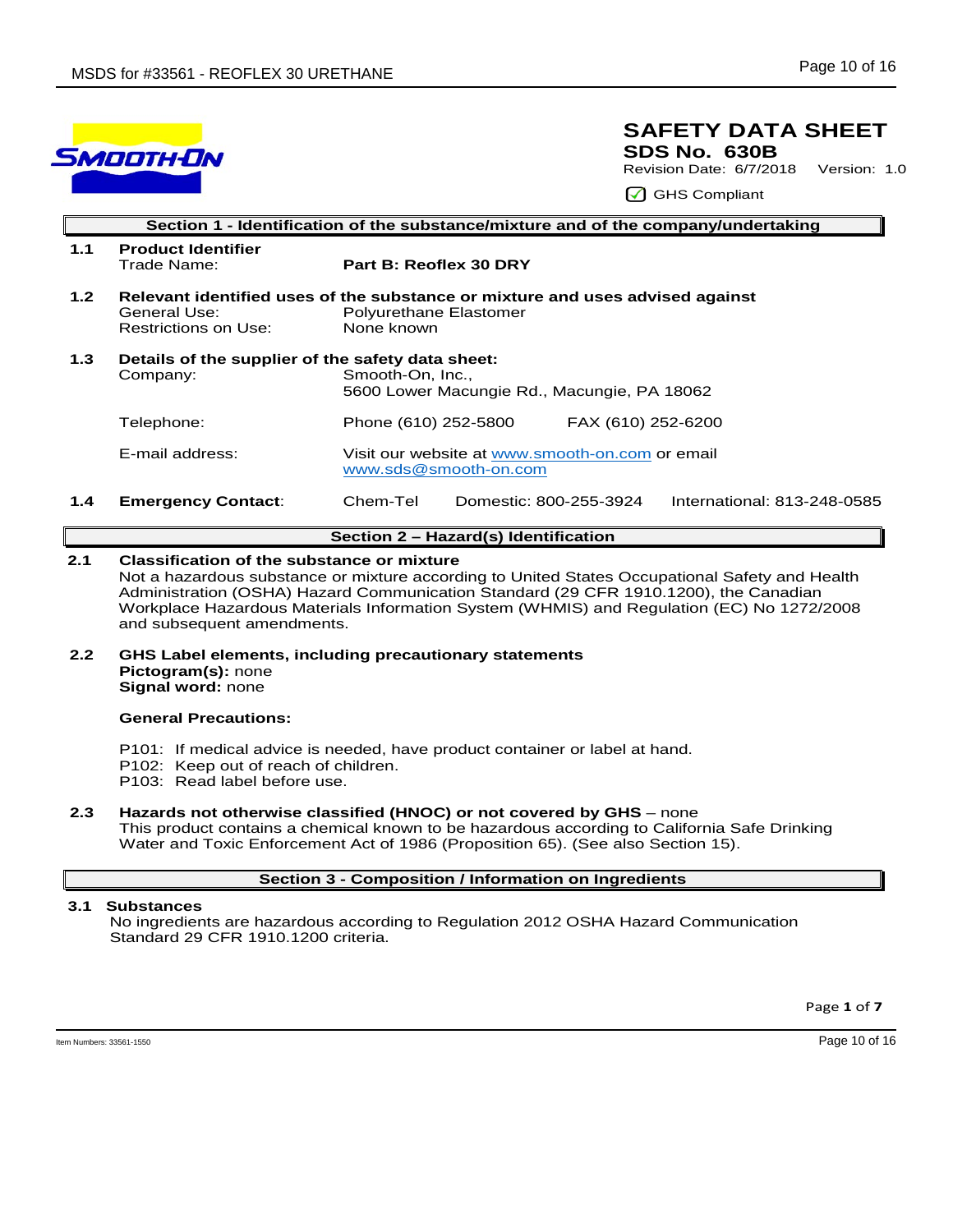### **Section 4 - First Aid Measures**

### **4.1 Description of first aid measures**

#### **Inhalation**

Remove source(s) of contamination and move victim to fresh air. If breathing has stopped, give artificial respiration, then oxygen if needed. Contact physician immediately.

#### **Eye Contact**

Flush eyes with plenty of water. If irritation persists, seek medical attention.

#### **Skin Contact**

In case of skin contact, wash thoroughly with soap and water.

#### **Ingestion**

Do not induce vomiting unless instructed by a physician. Never give anything by mouth to an unconscious person.

**4.2 Most important symptoms and effects, both acute and delayed** None known.

#### **4.3 Indication of any immediate medical attention and specific treatment needed**

### **Section 5 - Fire-Fighting Measures**

### **5.1 Extinguishing Media**

Water Fog, Dry Chemical, and Carbon Dioxide Foam

**5.2 Special hazards arising from the substance or mixture** None known.

#### **5.3 Advice for firefighters**

Use water spray to cool fire-exposed surfaces and to protect personnel. Shut off "fuel" to fire. If a leak or spill has not ignited, use water spray to disperse the vapors. Either allow fire to burn under controlled conditions or extinguish with foam or dry chemical. Try to cover liquid spills with foam. Because fire may produce toxic thermal decomposition products, wear a self-contained breathing apparatus (SCBA) with a full-face piece operated in pressure demand or positive-pressure mode.

### **Section 6 - Accidental Release Measures**

#### **6.1 Personal precautions, protective equipment and emergency procedures**

Only properly protected personnel should remain in the spill area; dike and contain spill. Stop or reduce discharge if it can be done safely**.**

### **6.2 Environmental precautions**

Stop spill/release if it can be done safely. Prevent spilled material from entering sewers, storm drains or unauthorized drainage systems and natural waterways by using sand, earth, or other appropriate barriers.No special environmental precautions required.

#### **6.3 Methods and material for containment and cleaning up**

Put on appropriate protective gear including NIOSH/MSHA approved self-contained breathing apparatus, rubber boots and heavy rubber gloves. Dike and contain spill; absorb or scrape up excess into suitable container for disposal; wash area with dilute ammonia solution. Stop or reduce discharge if it can be done safely**.** Follow applicable OSHA regulations (29 CFR 1910.120) for disposal.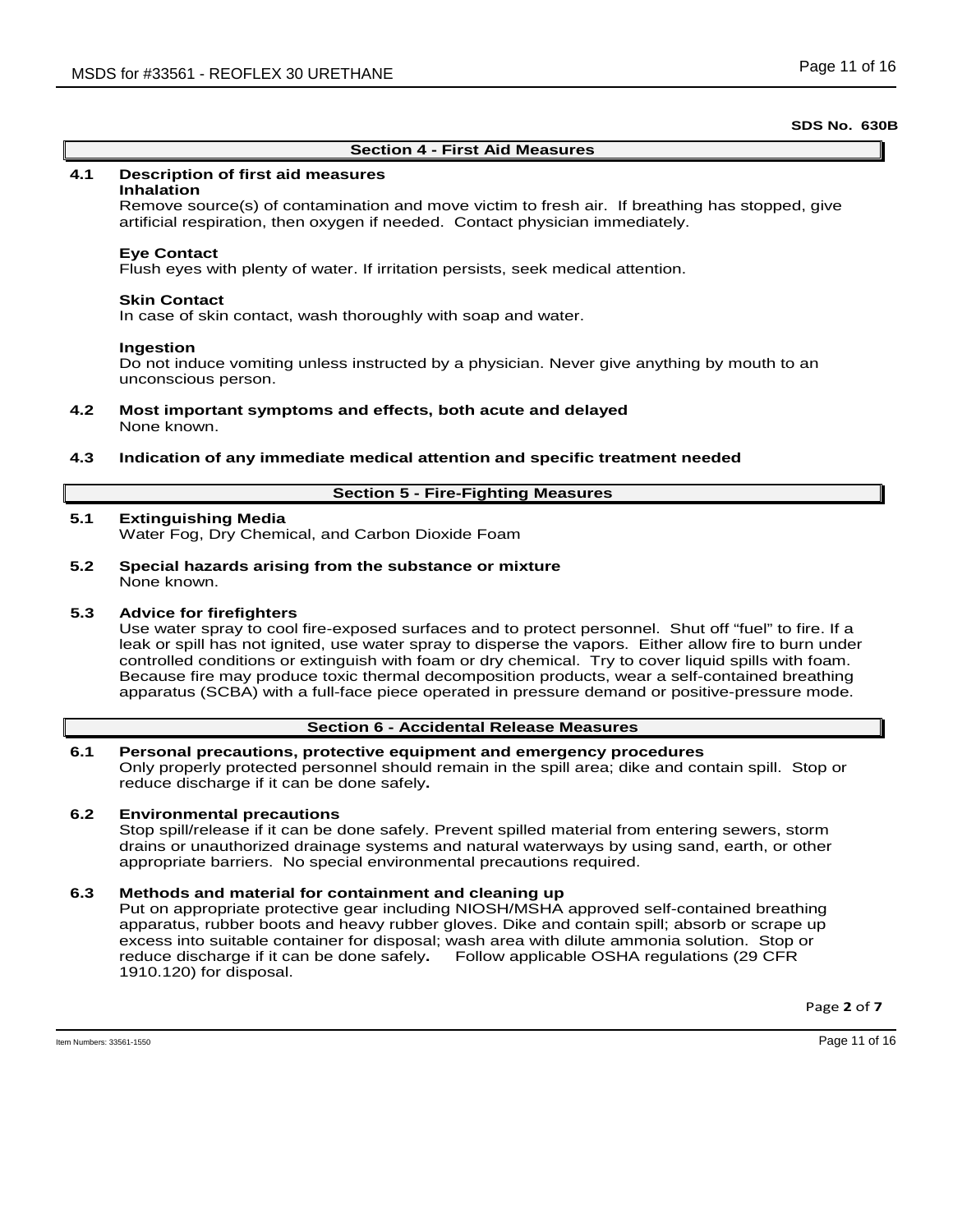### **6.4 Reference to other sections**

See Section 3 for list of Hazardous Ingredients; Sections 8 for Exposure Controls; and Section 13 for Disposal.

### **Section 7 - Handling and Storage**

### **7.1 Precautions for safe handling**

Use good general housekeeping procedures. Wash hands after use. Do not get in eyes, on skin or on clothing. Do not breathe vapors or mists. Use good personal hygiene practices.

### **7.2 Conditions for safe storage, including any incompatibilities**

Keep container(s) tightly closed and properly labeled. Store in cool, dry, well ventilated place away from heat, direct sunlight, strong oxidizers and any incompatibles. Store in approved containers and protect against physical damage. Keep containers securely sealed when not in use. Indoor storage should meet local standards and appropriate fire codes. Containers that have been opened must be carefully resealed to prevent leakage. Empty containers retain residue and may be dangerous. Avoid water contamination.

### **7.3 Specific end use(s)**

These precautions are for room temperature handling. Other uses including elevated temperatures or aerosol/spray applications may require added precautions.

### **Section 8 - Exposure Controls / Personal Protection**

### **8.1 Control parameters**

None defined

## **8.2 Exposure controls**

### **Respiratory Protection**

Respiratory protection is not normally required when using this product with adequate local exhaust ventilation. Where risk assessment shows air-purifying respirators are appropriate, follow OSHA respirator regulations 29 CFR 1910.134 and European Standards EN 141, 143 and 371; wear an MSHA/NIOSH or European Standards EN 141, 143 and 371 approved respirators equipped with appropriate filter cartridges as a backup to engineering controls.

#### **Hand Protection**

Wear any liquid-tight gloves such as butyl rubber, neoprene or PVC.

#### **Eye Protection**

Safety glasses with side shields per OSHA eye- and face-protection regulations 29 CFR 1910.133 and European Standard EN166. Contact lenses are not eye protective devices. Appropriate eye protection must be worn instead of, or in conjunction with contact lenses.

#### **Other Protective Clothing/Equipment**

Additional protective clothing or equipment is not normally required. Provide eye bath and safety shower.

#### **Comments**

Never eat, drink, or smoke in work areas. Practice good personal hygiene after using this material, especially before eating, drinking, smoking, using the toilet, or applying cosmetics. Wash thoroughly after handling.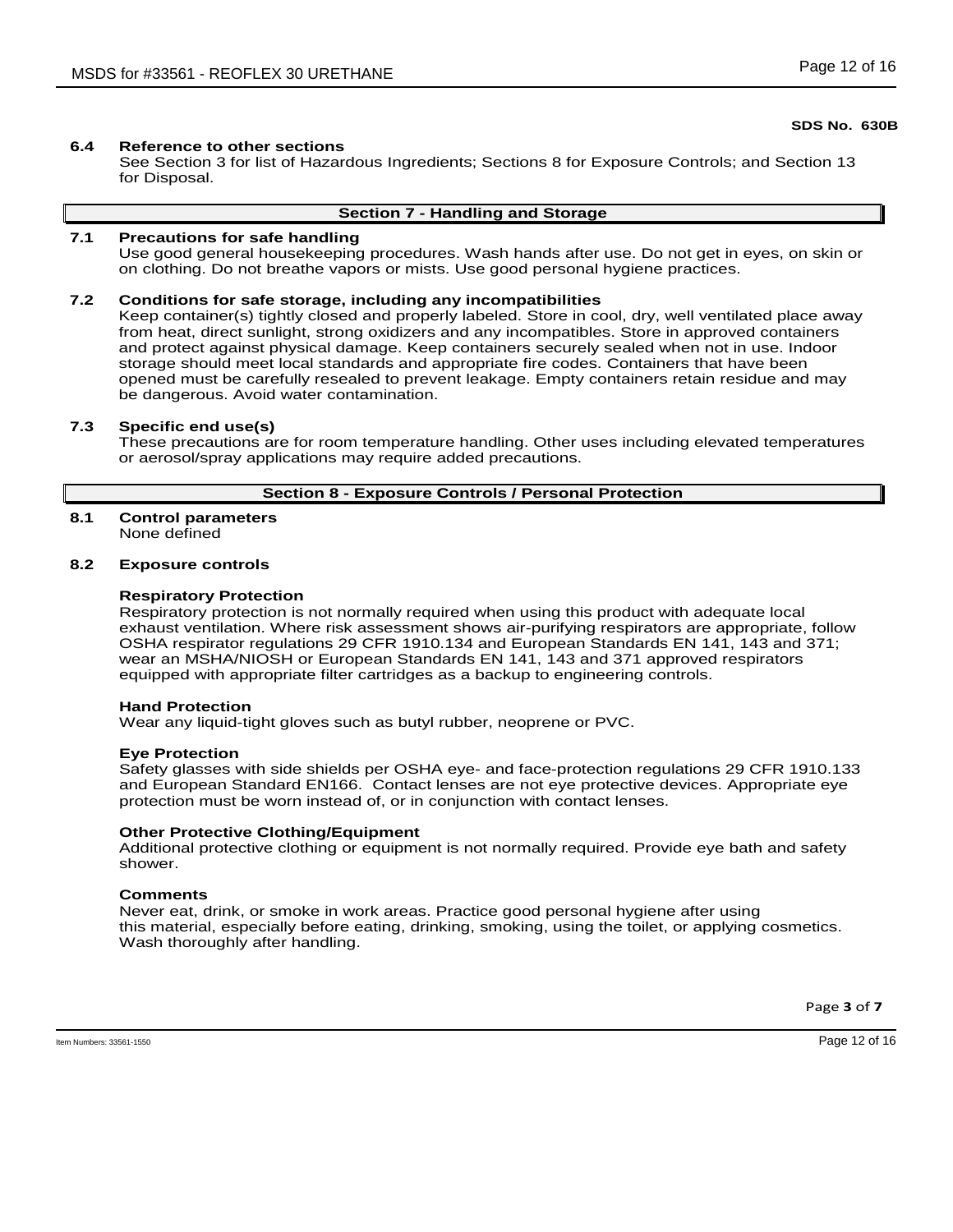#### **Section 9 - Physical and Chemical Properties**

#### **9.1 Information on basic physical and chemical properties:**

| Appearance:                       | Clear to amber liquid | Vapor pressure:                   | No data   |
|-----------------------------------|-----------------------|-----------------------------------|-----------|
| Odor:                             | Mild odor             | Vapor density (Air=1):            | >1        |
| pH:                               | No data               | <b>Evaporation rate:</b>          | No data   |
| <b>Flash Point:</b>               | $>300$ °F             | Solubility in water:              | Insoluble |
|                                   |                       | <b>Specific Gravity</b>           |           |
| Melting / freezing point:         | No data               | $(H2O=1, at 4 °C):$               | 1.15      |
| Low / high boiling point:         | No data               | <b>Relative density:</b>          | No data   |
| <b>Upper flammability limits:</b> | No data               | <b>Decomposition temperature:</b> | No data   |
| <b>Lower flammability limits:</b> | No data               | <b>Viscosity:</b>                 | No data   |

### **Section 10 - Stability and Reactivity**

#### **10.1 Reactivity**

No hazardous reactions if stored and handled as prescribed/indicated., No corrosive effect on metal. Not fire propagating.

#### **10.2 Chemical stability**

These products are stable at room temperature in closed containers under normal storage and handling conditions.

#### **10.3 Possibility of hazardous reactions** Hazardous polymerization cannot occur .

- **10.4 Conditions to avoid** None known
- **10.5 Incompatible materials** Strong bases and acids

## **10.6 Hazardous decomposition products** Thermal oxidative decomposition can produce carbon oxides, gasses/vapors, and traces of incompletely burned carbon compounds.

## **Section 11- Toxicological Information**

### **11.1 Information on toxicological effects**

## **Acute Toxicity**

**Calculated** LD50 Oral, rat: >37,000 mg/kg LC50 Inhalation, rat (4 h): >16.3 mg/l LD50 Dermal, rabbit: >11,700 mg/kg

### **Skin Corrosion/Irritation**

No data available

# **Serious Eye Damage/Irritation**

No data available

Page **4** of **7**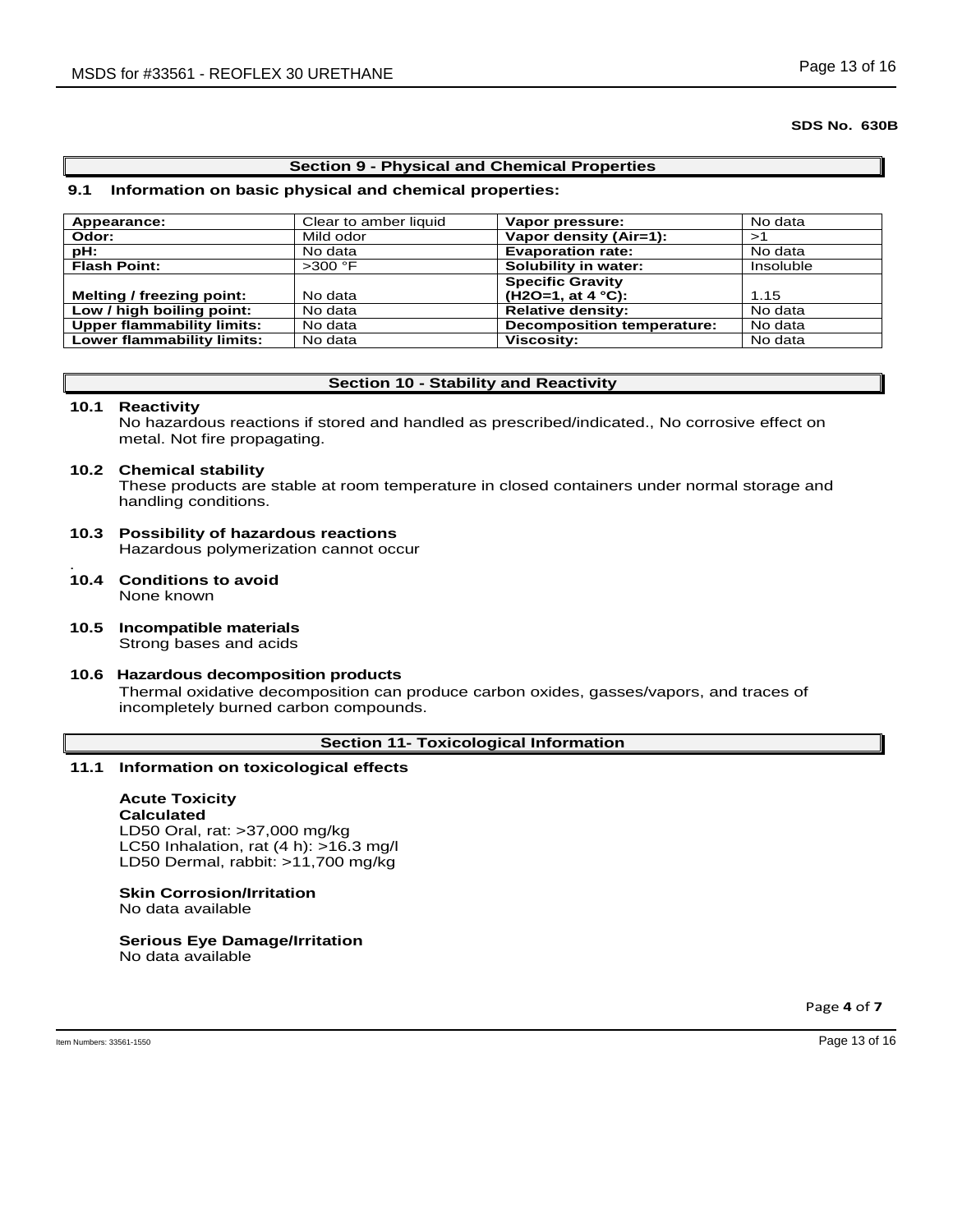### **Respiratory/Skin Sensitization**

No data available

#### **Germ Cell Mutagenicity**

No data available

#### **Carcinogenicity**

No component of these products present at levels greater than or equal to 0.1% is identified as a carcinogen or potential carcinogen by IARC, ACGIH or NTP.

## **Reproductive Toxicity**

No data available

#### **Specific Target Organ Toxicity – Single Exposure** No data available

**Specific Target Organ Toxicity – Repeated Exposure** No data available

### **Aspiration Hazard**

No data available

## **Potential Health Effects – Miscellaneous**

No data available

### **Section 12 - Ecological Information**

#### **12.1 Toxicity**

LC50 (semi-static, 96 h): > 380 mg/l, Danio rerio EC50 (static, 48 h): >270 mg/l, Daphnia magna EC50 (static, 72 h): >330 mg/l, Desmodesmus subspicatus

#### **12.2 Persistence and Degradability** No data available

- **12.3 Bioaccumulative Potential** No data available
- **12.4 Mobility in Soil** No data available
- **12.5 Results of PBT and vPvB assessment** No data available
- **12.6 Other Adverse Effects** No data available

### **Section 13 - Disposal Considerations**

#### **13.1 Waste treatment methods**

Under Resource Conservation and Recovery Act (RCRA) it is the responsibility of the user of the product to determine at the time of disposal whether the product meets RCRA criteria for hazardous waste as defined in 40 CFR Part 261. Waste management should be in full compliance with federal, state and local laws. Regulations may vary in various locations. Waste

Page **5** of **7**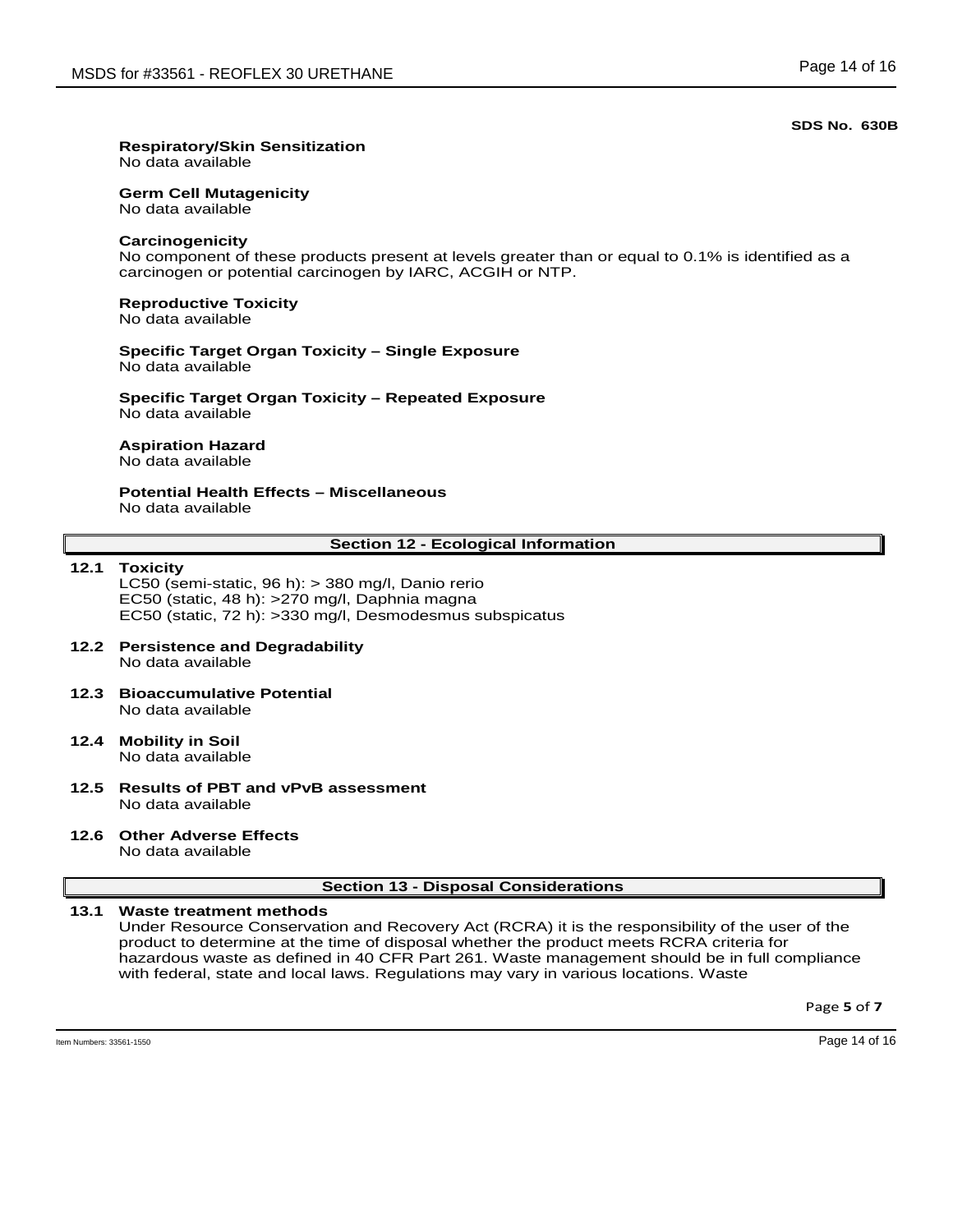characterizations and compliance with applicable laws are the responsibility solely of the waste generator.

### **Container disposal**

Steel drums must be emptied and can be sent to a licensed drum reconditioner for reuse, a scrap metal dealer or an approved landfill. Do not attempt to refill or clean containers since residue is difficult to remove. Under no circumstances should empty drums be burned or cut open with gas or electric torch as toxic decomposition products may be liberated. Do not reuse empty containers.

### **Section 14 - Transport Information**

### **Not regulated by DOT / IMDG / IATA**

### **Section 15 - Regulatory Information**

**15.1 Safety health and environmental regulations/legislation specific for the substance or mixture:**

**REACH: Regulation (EC) No 1907/2006 of The European Parliament and of The Council of December 2006 (including amendments and corrigenda as of 17 February 2016)** This product complies with REACH or is not subject to regulation under REACH. The product does not contain an ingredient listed on either the Candidate List or Authorization List for Substances of Very High Concern (SVHC).

### **In the United States (EPA Regulations)**

**TSCA Inventory Status (40 CFR710)**

All components of this formulation are listed in the TSCA Inventory. No component of this formulation has been determined to be subject to manufacturing or use restrictions under the Significant New Use Rules (SNURs).

### **CERCLA Hazardous Substance List (40 CFR 302.4)**

None known.

#### **SARA 302 Components**

No chemicals in this material are subject to the reporting requirements of SARA Title III, Section 302.

**Superfund Amendments and Reauthorization Act of 1986 Title lll (Emergency Planning and community Right-to-Know Act of 1986) Sections 311 and 312** None

### **Superfund Amendments and Reauthorization Act of 1986 Title lll (Emergency Planning and Community Right-to-Know Act of 1986) Section 313**

This material does not contain any chemical components with known CAS numbers that exceed the threshold (De Minimis) reporting levels established by SARA Title III, Section 313.

### **KEEP OUT OF REACH OF CHILDREN**



**WARNING:** Known to the State of CA to cause cancer, birth defects or other reproductive harm. For more information go to www.P65Warnings.ca.gov

### **15.2 Chemical safety assessment**

No chemical safety assessment has been carried out for this substance/mixture by the supplier.

Page **6** of **7**